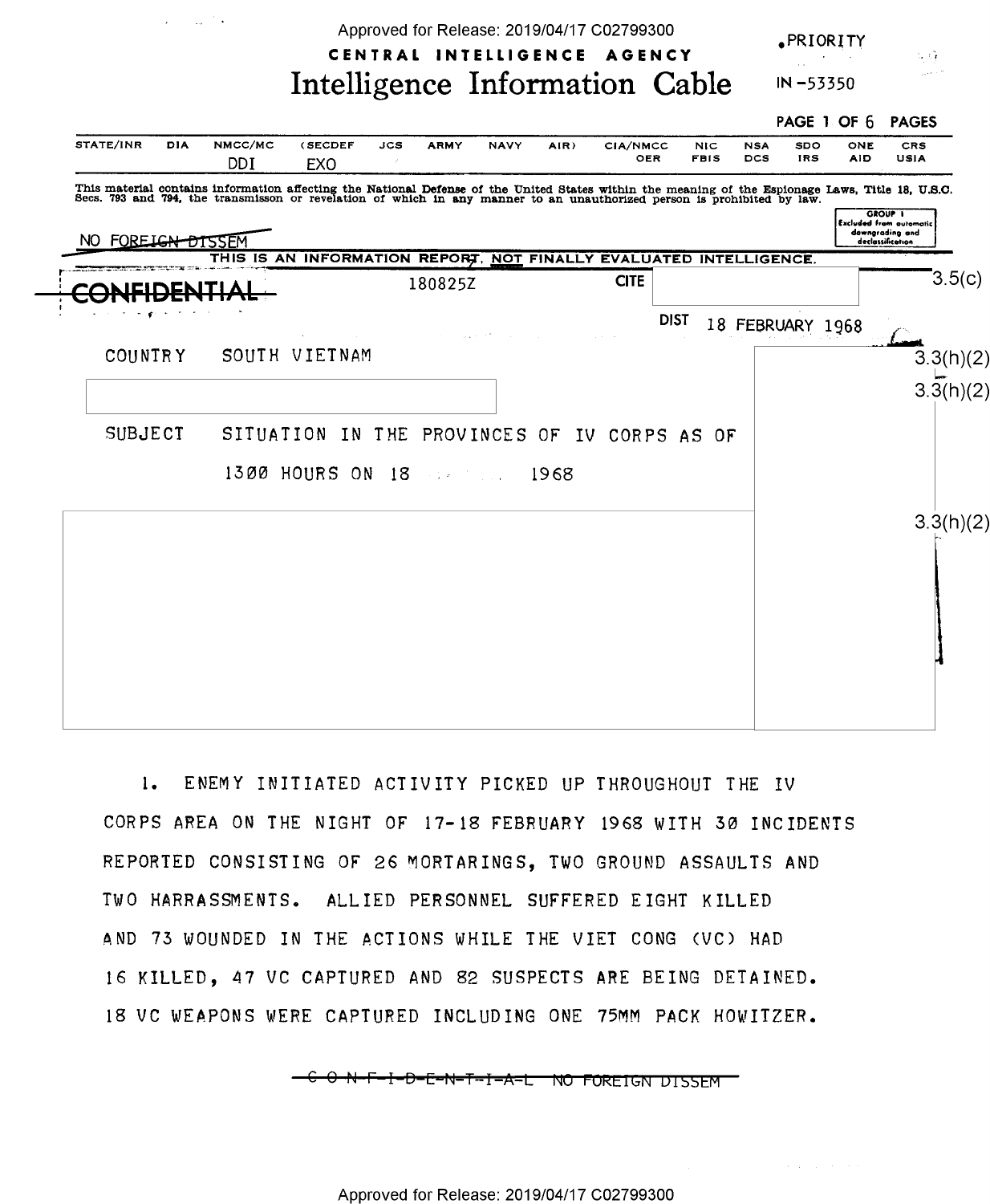$3.5(c)$ 

PAGE 2 OF 6 PAGES

| C-O-N-F-I-D-E-N-T-IA-L | NU TUREIGN DISSEM |  |
|------------------------|-------------------|--|
|                        |                   |  |

| (classification) | (dissem controls) |
|------------------|-------------------|
|                  |                   |

2- FOLLOWING IS THE INFORMATION AVAILABLE AT THIS TIME OF ATTACKS WHICH TOOK PLACE IN THE VARIOUS IV CORPS PROVINCES:

A. KIEN TUONG PROVINCE REPOR LO THAT AT APPROXIMATELY OIOO HOURS THIS MORNING TWO NEW LIFE HAMLETS IN THE PROVINCE WERE OVERRUN WHILE AT THE SAME TIME TWO OUTPOSTS WERE MORTARED. NO CASUALTY FIGURES ARE AVAILABLE AT THIS TIME.

B. THE CITY OF CAO LANH IN KIEN PHONG PROVINCE WAS MORTARED AND ASSAULTED THIS MORNING FROM ABOUT OIO5 HOURS UNTIL OSOO HOURSO THE GROUND ASSAULT WAS MADE BY A VC FORCE ESTIMATED SOMEWHAT LARGER THAN A COMPANY. FOUR VC WERE KILLED AND 8 AD5O RIFLES WERE CAPTURED. TWO GOVERNMENT OF VIETNAM (GVN) SOLDIERS WERE KILLED AND 16 WERE WOUNDED. THE VC ARE NOW REPORTEDLY TWO KILOMETERS OUTSIDE OF THE CITY AND THE AIRSTRIP IS CONSIDERED INSECURE AT THE TIME OF THIS REPORT.

C. AT OM50 HOURS THIS MORNING THE CHAU PHU AIRPORT, CHAU DOC PROVINCE WAS HIT WITH 82MM MORTAR ROUNDS AND THE

ITY OF CHU PHU ALSO MAY HAVE RECEIVED SOME ROUNDS. THE TRI TON DISTRICT TOWN IN CHAU DOC PROVINCE WAS HIT AT @100 HOURS THIS MORNING WITH SO ROUNDS OF 82MM MORTAR. SEVERAL HOUSES WERE DESTROYED AND THE CASUALTY FIGURE IS UNKNOWN.

D. AT OIOO HOURS THIS MORNING THERE WERE TWO MORTAR

E-6-N1'-I-B=E—N—1=-PI1A=l\_ N6—FOR\*E-I-%N—B-I-5-S-EM—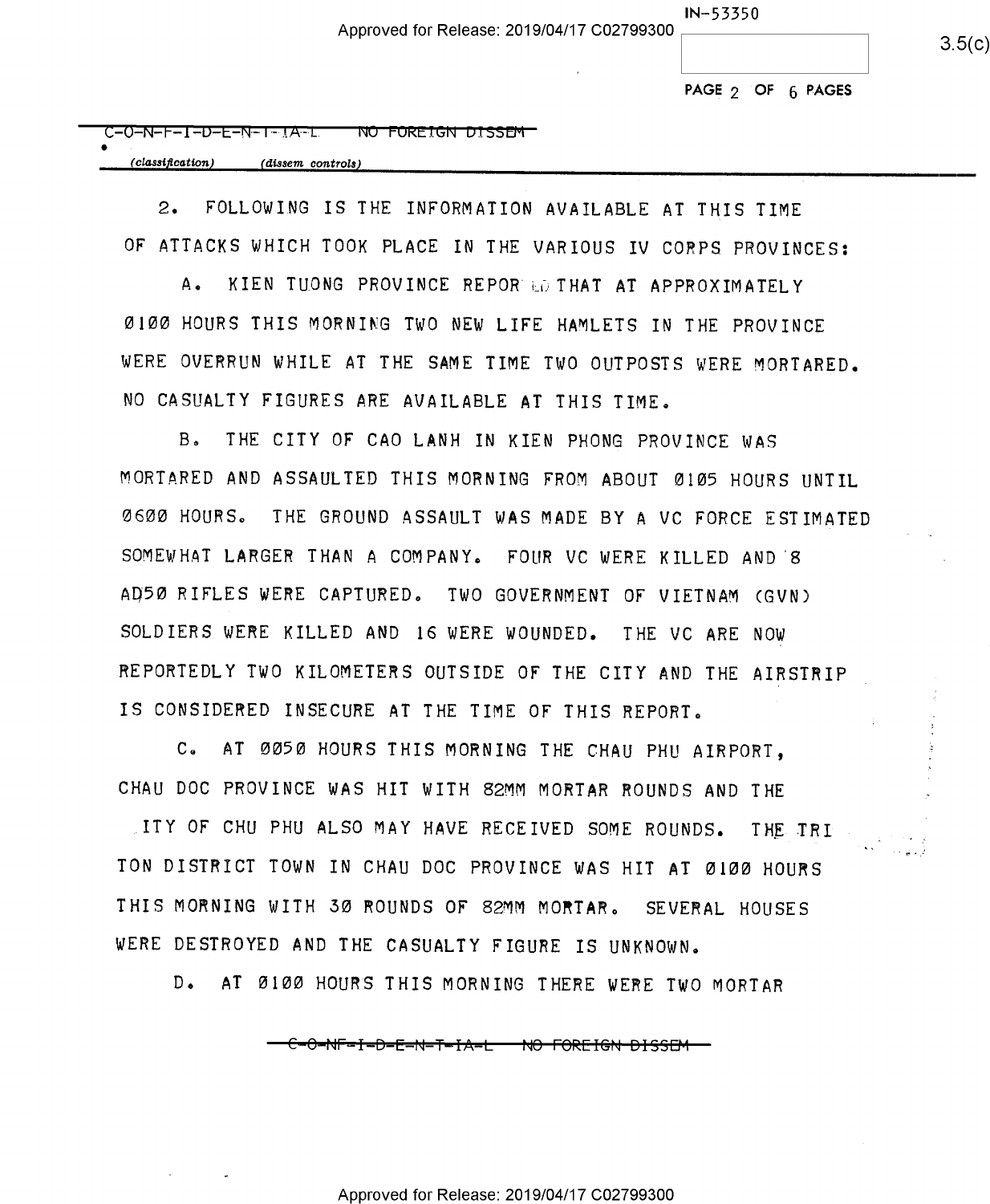$3.5(c)$ 

PAGE3 or 6 PAGES

|  |  | $C$ $A$ $B$ $F$ $B$ $F$ $M$ $T$ $I$ $A$ $F$ $N$ $R$ $E$ $C$ $D$ $E$ $T$ $C$ $F$ $M$ |  |
|--|--|-------------------------------------------------------------------------------------|--|
|  |  | <u> C-O-N-N-I-D-L-N-L-I-A-L- INV LONEIGN DISSON-</u>                                |  |

(classification) (dissem controls)

ATTACKS ON SUB-SECTORS IN DINH TUONG PROVINCE AND A THIRD SUB-SECTOR WAS HIT AT 0250 HOURS. THE CAPITAL CITY OF MY THO WAS HIT WITH POSSIBLY AS MANY AS IOU ROUNDS OF 82MM AND IZOMM MORTAR FIRE, THERE WAS ALSO A GROUND ATTACK MOUNTED ON THE OUTSKIRTS OF THE CITY, HOWEVER IT AMOUNTED TO LITTLE IF ANYTHING. THE RDC COMPOUND IN MY THO TOOK A DIRECT HIT FROM A 120 MM MORTAR CAUSING EXTENSIVE DAMAGE TO THE MAIN HOUSE BUT THE ONLY CASUALTIES WERE TWO FILIPINO TECHNICIANS WHO RECEIVED SLIGHT WOUNDS

E. BEN TRE CITY, KIEN HOA PROVINCE, WAS HIT AT Ø100 HOURS THIS MORNING BY MORTARS AND A MILD GROUND ASSAULT. TWO SUB-SECTORS WERE MORTARED IN KIEN HOA AT D135 HOURS. TWO FRIENDLY AND TWO VC PERSONNNEL WERE KILLED IN THE ACTION AT BEN TRE.

F. IN VINH LONG CITY, VINH LONG PROVINCE, THE VC ATTACKED THE CITY EARLY THIS MORNING AND AT LAST REPORT THERE IS SOME FIGHTING IN THE CITY WITH AIR STRIKES BEING CONDUCTED ZOO METERS FROM THE RDC HOUSE. MOST OF THE CIVILIANS HAVE BEEN EVACUATED BY APC FROM THIS PART OF THE CITY, HOWEVER THE RDC PERSONNEL ARE REMAINING IN THEIR HOUSE, BUT HAVE MADE MACV

-C-O-N-F-I-D-E-N-T-I-A-L - NO FOREIGN DISSEM

Approved for Release: 2019/04/17 C02799300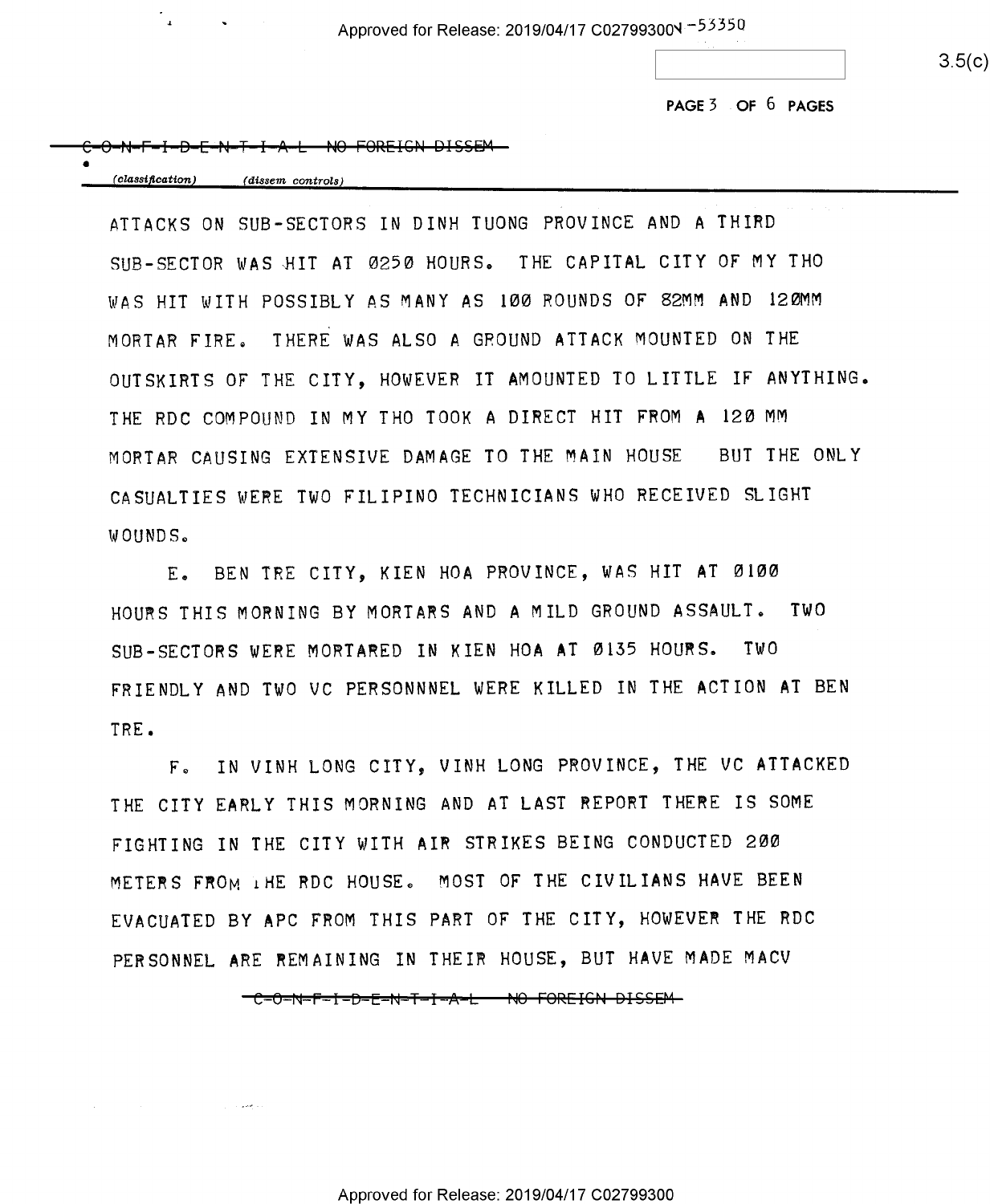Approved for Release: 2019/04/17 C02799300 IN<sup>-53350</sup>

 $3.5(c)$ 

PAGE  $4$  OF  $6$  PAGES

## ℃-©=NF-I-D-E-N-T-IA-L-<del>NO FOREIGN DISSEM</del>

(classification) (dissem controls)

AWARE OF THEIR SITUATION SO THAT AN APC CAN BE SENT IN IF EVACUATION APPEARS WARRANTED. THE ATTACK BEGAN AT 0215 HOURS WITH A MORTAR BARRAGE FOLLOWED WITH A GROUND ASSAULT AGAINST THE OUTER PERIMETER OF THE CITY. AT 0205 HOURS AN ARMY OF THE REPUBLIC OF VIETNAM (ARVN) BOAT WAS HIT BY A B-4O ROCKET ROUND ONE KILOMETER OUT FROM THE CITY CAUSING THREE ARVN SOLDIER TO BE WOUNDED.

G. IN VINH BINH PROVINCE LAST NIGHT ONE OUT POST WAS ATTACKED KILLING THREE POPULAR FORCE (PF) SOLDIERS AND WOUNDING THREE OTHERS" CANG LONG DISTRICT TOWN WAS MORTARED AND THE VC BLEW UP A NEW BRIDGE IN THE PROVINCE.

Ho RACH GIA CITY, KIEN GIANG PROVINCE, WAS MORTARED AT OOT5 HOURS THIS MORNING WOUNDING TWO PF SOLDIERS, TWO POLICEMEN AND 10 CIVILIANS.

Io BOTH CAN THO ANL BINH TUY AIRFIELDS IN PHONG DINH PROVINCE WERE HIT LAST NIGHT. THE ATTACKS BEGAN AT 0100 HOURS» CAN THO AIRFIELD RECEIVED 2D TO SO ROUNDS OF MIXED IZBMM MORTAR, SZMM MORTAR AND 75MM RECOILLESS RIFLE FIRE. SEVEN U.S. MILITARY PERSONNEL WERE WOUNDED. THE U.S. SPECIAL FORCES DISPENSARY AND MEDICAL STOREROOM WAS DESTROYED BY <sup>A</sup>

C-Q-N-F-I-D-E-N-<del>T-I-A-L-NO-FOREIGN-DISBEM-</del>

Approved for Release: 2019/04/17 C02799300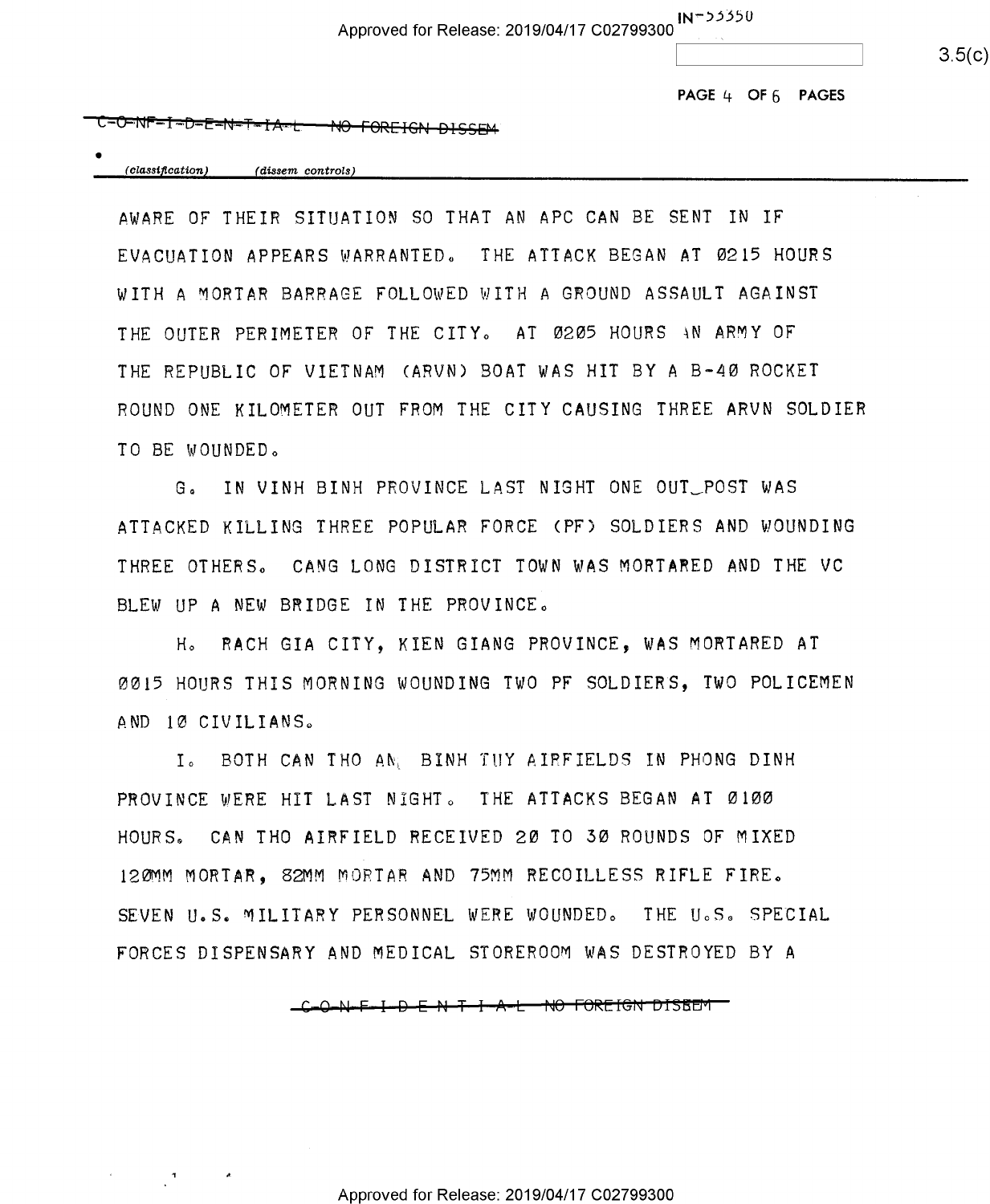Approved for Release: 2019/04/17 C02799300 IN -53350

 $3.5(c)$ 

PAGE 5 OF 5 PAGES

الفواقعة الفاقات ووبالإفراد المنافر

## -NO FORETCN DISSEM

| (classification) | (dissem controls) |
|------------------|-------------------|
|                  |                   |

DIRECT HIT. ALSO THREE BARRACKS WERE HIT, THE PX WAS DAMAGED AND TWO TRUCKS WERE HIT ONE OF WHICH WAS HEAVILY DAMAGED. AT BINH TUY ONE U.S. SOLDIER WAS KILLED AND TWO WOUNDED WHEN 15 ROUNDS OF 75MM RECOILLESS RIFLE STRUCK THE BARRACKS AREA.<br>ALSO, THE CHAU THANH DISTRICT CITY OF CAI RANG WAS HIT WITH RIFLE FIRE<br>20 ROUNDS OF 75MM RECOILLESS/CAUSING TWO ARVN AND TWO CIVILIANS TO BE WOUNDED. AN OUTPOST IN CHAU THANH WAS ASSAULTED BY A 200 MAN FORCE THIS MORNING AT 1000 HOURS.

J. IN CHUONG THIEN PROVINCE THE LONG MY DISTRICT TOWN WAS MORTARED BUT NO DAMAGE OR CASUALTY FIGURES ARE AVAILABLE.

K. AT 0210 HOURS THIS MORNING, SOC TRANG CITY, BA XUYEN PROVINCE WAS MORTARED. NO CASUALTY FIGURES ARE KNOWN, BUT SOME HOUSES WERE BURNED. AT D505 HOURS THE SOC TRANG AIRFIELD WAS HIT BY RECOILLESS RIFLE FIRE KILLING ONE U.S. SOLDIER AND WOUNDING SEVEN OTHERS. TWO HELICOPTERS WERE DAMAGED AND ONE TRUCK WAS DESTROYED.

Lo' BOTH THE DONG THOI AND NAM CAN DISTRICT TOWNS IN AN XUYEN PROVINCE WERE MORTARED LAST NIGHT RESULTING IN ONE REGIONAL FORCE (RF) SOLDIER BEING KILLED AND ONE ARVN SOLDIER BEING WOUNDED.

> C-O-N-F-I-D-E-NT-I-A-L-<del>- NO FOREIC</del>N DISSFM